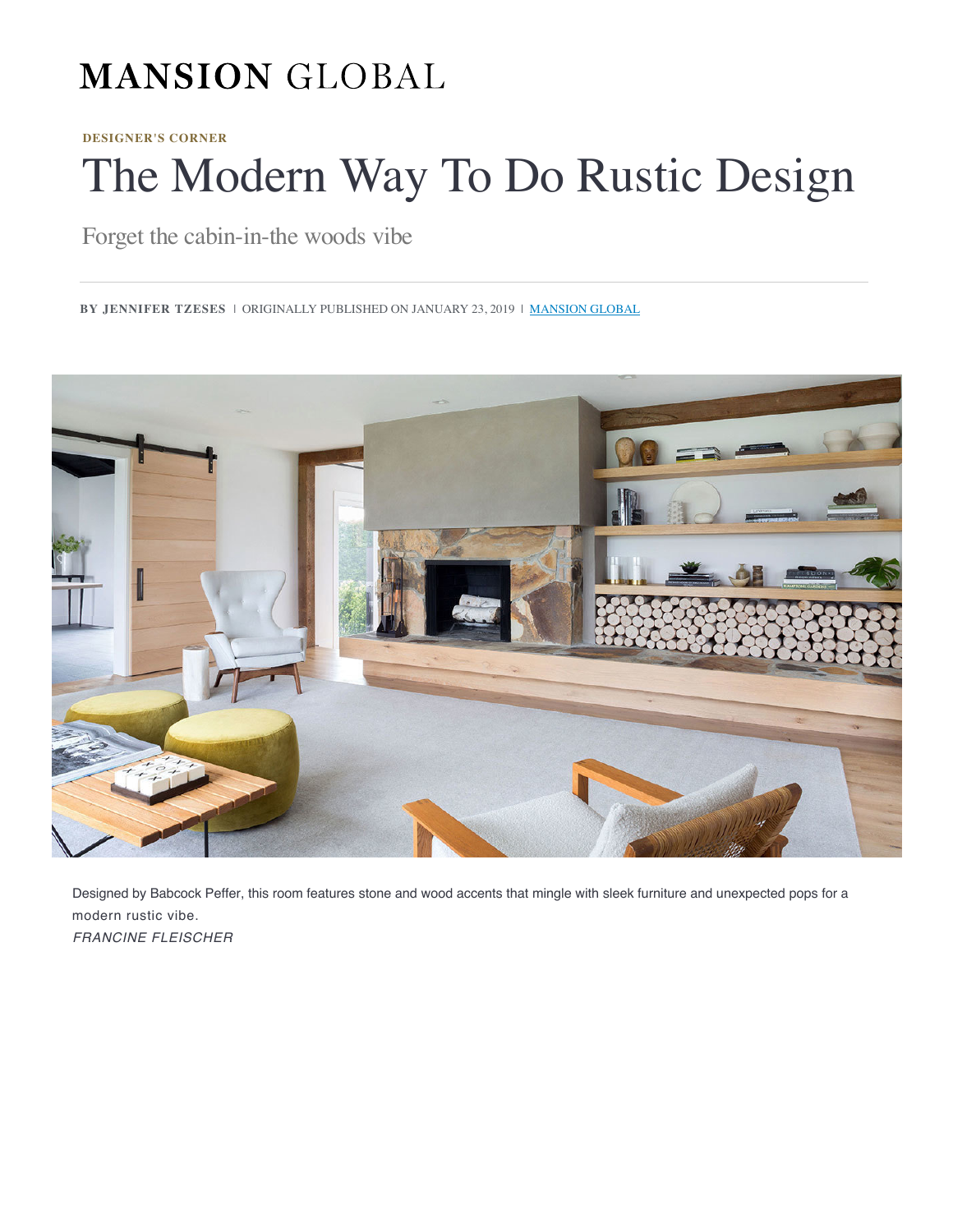These days, decorating your home with a country feel doesn't just mean a cabin-in-the-wo[ods v](mailto:?subject=The%20Modern%20Way%20To%20Do%20Rustic%20Design&body=https://www.mansionglobal.com/articles/the-modern-way-to-do-rustic-design-119819)i[be or](https://twitter.com/intent/tweet?text=The%20Modern%20Way%20To%20Do%20Rustic%20Design&url=https://www.mansionglobal.com/articles/the-modern-way-to-do-rustic-design-119819&via=MansionGlobal) [an](https://www.facebook.com/sharer/sharer.php?u=https://www.mansionglobal.com/articles/the-modern-way-to-do-rustic-design-119819)  explosi[on of flower print.](https://www.mansionglobal.com/articles/the-modern-way-to-do-rustic-design-119819#)

Instead, take your cue from the outdoors by bringing it inside in unexpected ways or juxtaposing harder materials with earthy designs.

To giv[e your space a forward-thinking homey flair](https://www.mansionglobal.com/articles/the-top-6-interior-design-trends-for-2019-117598?mod=article_inline), follow the advice from the design pros.

# **Be Surprising**

"Look for opportunities to increase your connection with nature and the outdoors through larger windows, glass doors, skylights and the like. In selecting materials, reference nature in contemporary but unexpected ways. Rubbed steel and open grained woods done with subtlety and refinement, are ideal.

"The interior should feel clean and not dark. Warm, saturated tones create a warmer feel, while cool grey tones make for a more Nordic feel. Pull the colors from the surroundings, such as grass green and sky blue from the landscape. Aim for a mix of saturated and light colors that play with light and how one moves through home.

"Modern lighting for tasks, plumbing fixtures, doors and hardware should all be carefully considered. Keep accessories spare to evoke a Zen-like experience.

"Mixing furniture eras and styles will keep a home from looking like a clichéd cabin in the woods. Opt for comfortable deep-down sofas, rich full drapes with blackout lining, lots of table and floor lamps, large easy coffee tables made of earthen materials like stone, wood and bronze. Swedish antiques and Brazilian vintage finds always make strong statements in these settings.

"For walls flooring, felted upholstery on bedroom walls, simple wallpapers like the Strie collection from Farrow and Ball, thick plush rugs and carpets (both vintage and new) and thick plank open-grain wood flooring enhance the look.

# **—Fawn Galli of Fawn Galli Interiors, based in New York**

# **Go Natural**

"The goal here is to maintain the natural elements in conjunction with symmetry and clean lines. Materials, like wood and stone, should reflect natural elements. Put a more rustic frame on a piece of modern art or mirror, add round and softer features to balance them out, opt for wood flooring with a fabulous contemporary rug atop- over-dyed, Moroccan, cowhides, etcetera. I also love a great stone fireplace.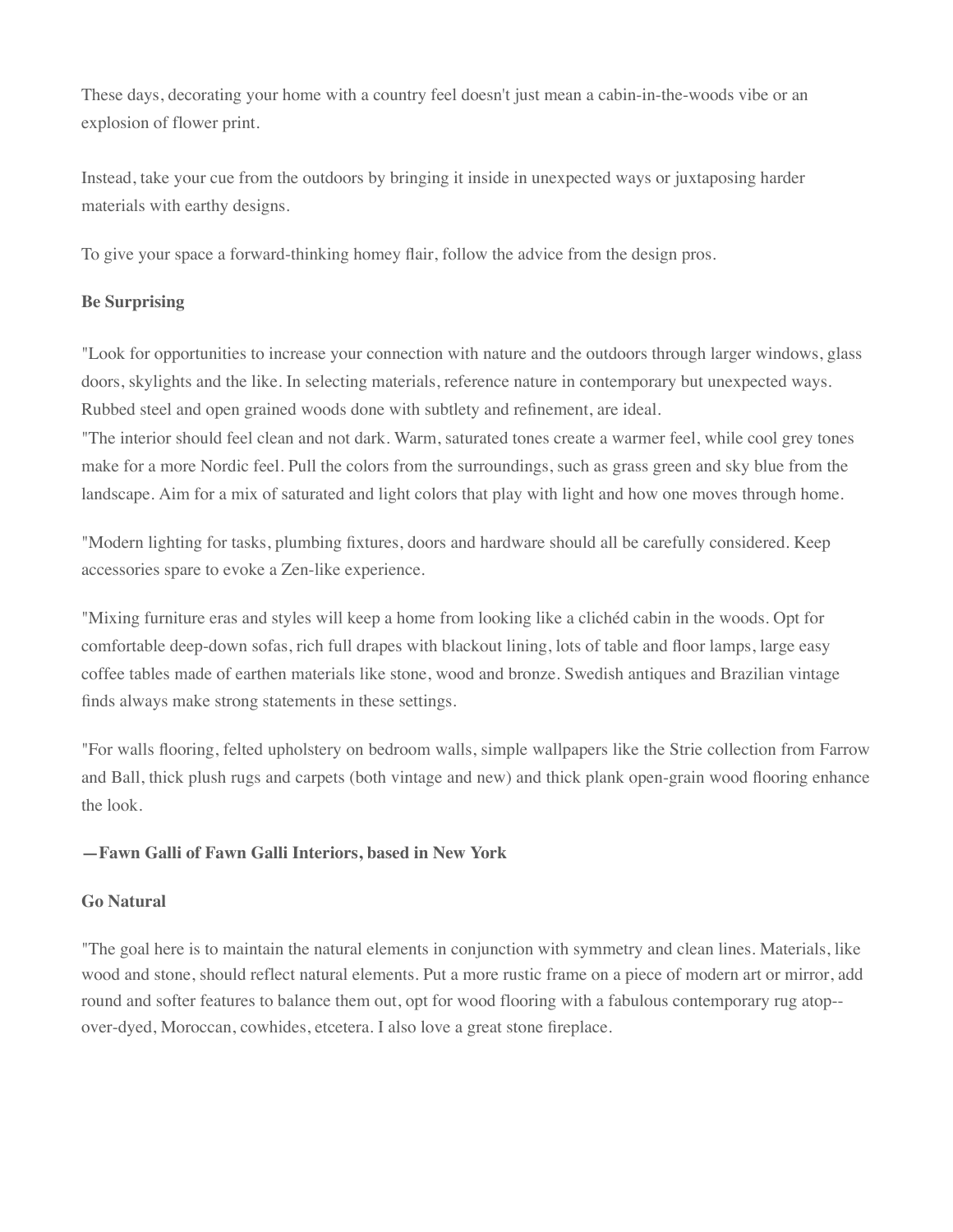"Ideas for furnishings include a refectory table coupled with modern chairs or a modern fabric with a pop of color on a more traditional occasional chair.

"My color palette leans toward earth tones with the occasional splash of something bright to catch your eye. For walls, go for wallpaper that very closely resembles wood or use neutral paint colors."



A wood-paneled home designed by Kimba Hills looks more modern thanks to a tiled fireplace, clean-lined furniture and a contemporary sculpture.

# Lee Manning

#### **— Santa Monica-based designer Kimba Hills, owner of vintage furniture store and gallery Rumba**

# **Create Con[trasts](https://www.barrons.com/articles/1957-ferrari-built-for-royalty-headlines-rm-sothebys-first-sale-of-2019-01547844133?mod=article_inline)**

"In a clean setting, rustic elements gain more attention and often take a more artistic and sophisticated feel than they would in an interior that is completely rustic.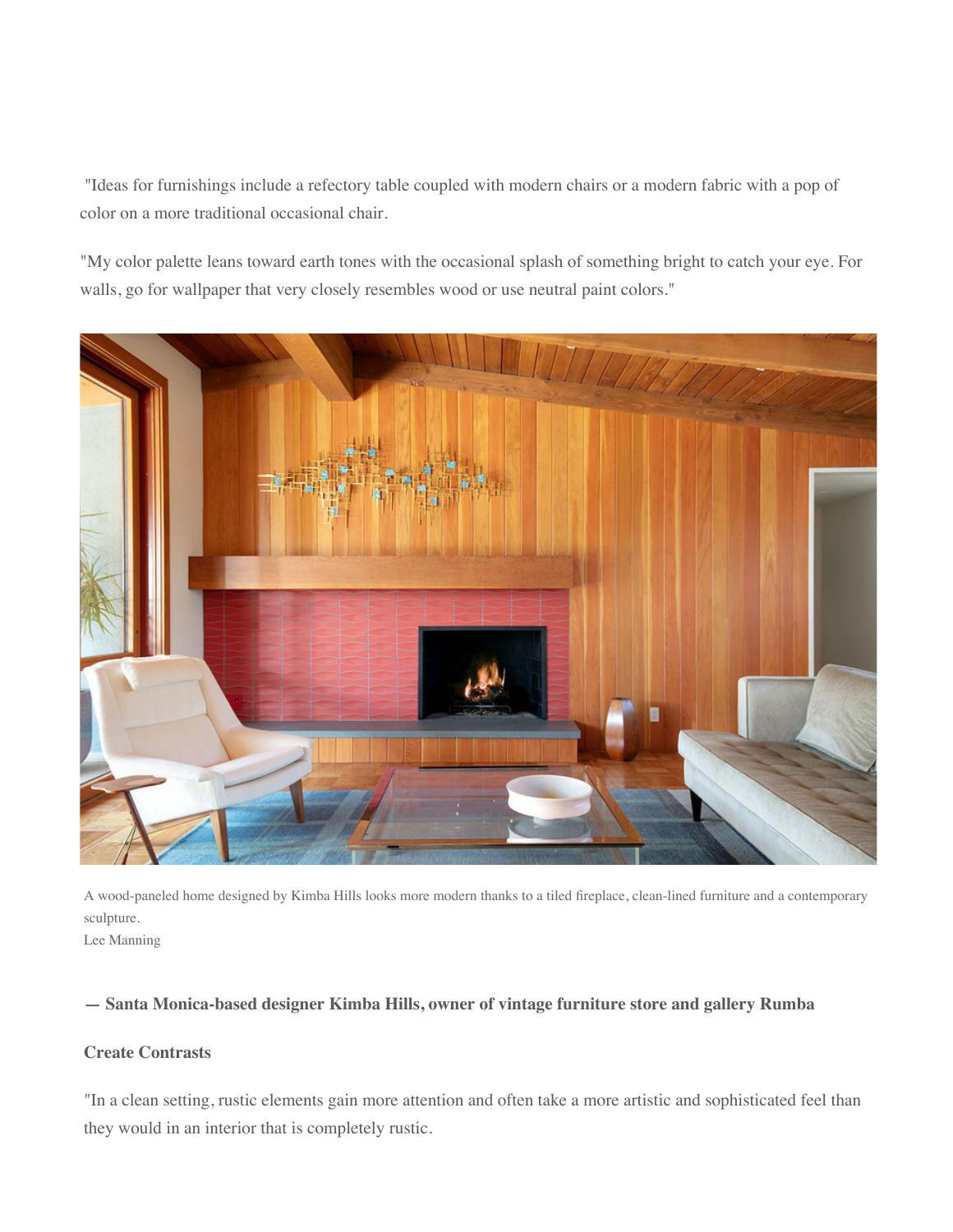"For me, chandeliers are very important. I love, for example, using rustic elements to crea[te cha](mailto:?subject=The%20Modern%20Way%20To%20Do%20Rustic%20Design&body=https://www.mansionglobal.com/articles/the-modern-way-to-do-rustic-design-119819)[ndelie](https://twitter.com/intent/tweet?text=The%20Modern%20Way%20To%20Do%20Rustic%20Design&url=https://www.mansionglobal.com/articles/the-modern-way-to-do-rustic-design-119819&via=MansionGlobal)[rs; the](https://www.facebook.com/sharer/sharer.php?u=https://www.mansionglobal.com/articles/the-modern-way-to-do-rustic-design-119819)[y](https://www.mansionglobal.com/articles/the-modern-way-to-do-rustic-design-119819#) gain a v[ery dynamic feel when paired with](https://www.mansionglobal.com/articles/the-modern-way-to-do-rustic-design-119819#) elements that illuminate them.

"I love reusing and repurposing old wood for flooring and walls. There is an authenticity to the material that can only be achieved from real use.

"Walls employing rustic materials are works of art in themselves. I tend to encourage my clients to refrain from hanging art on top of these feature walls since they ultimately detract from one another."